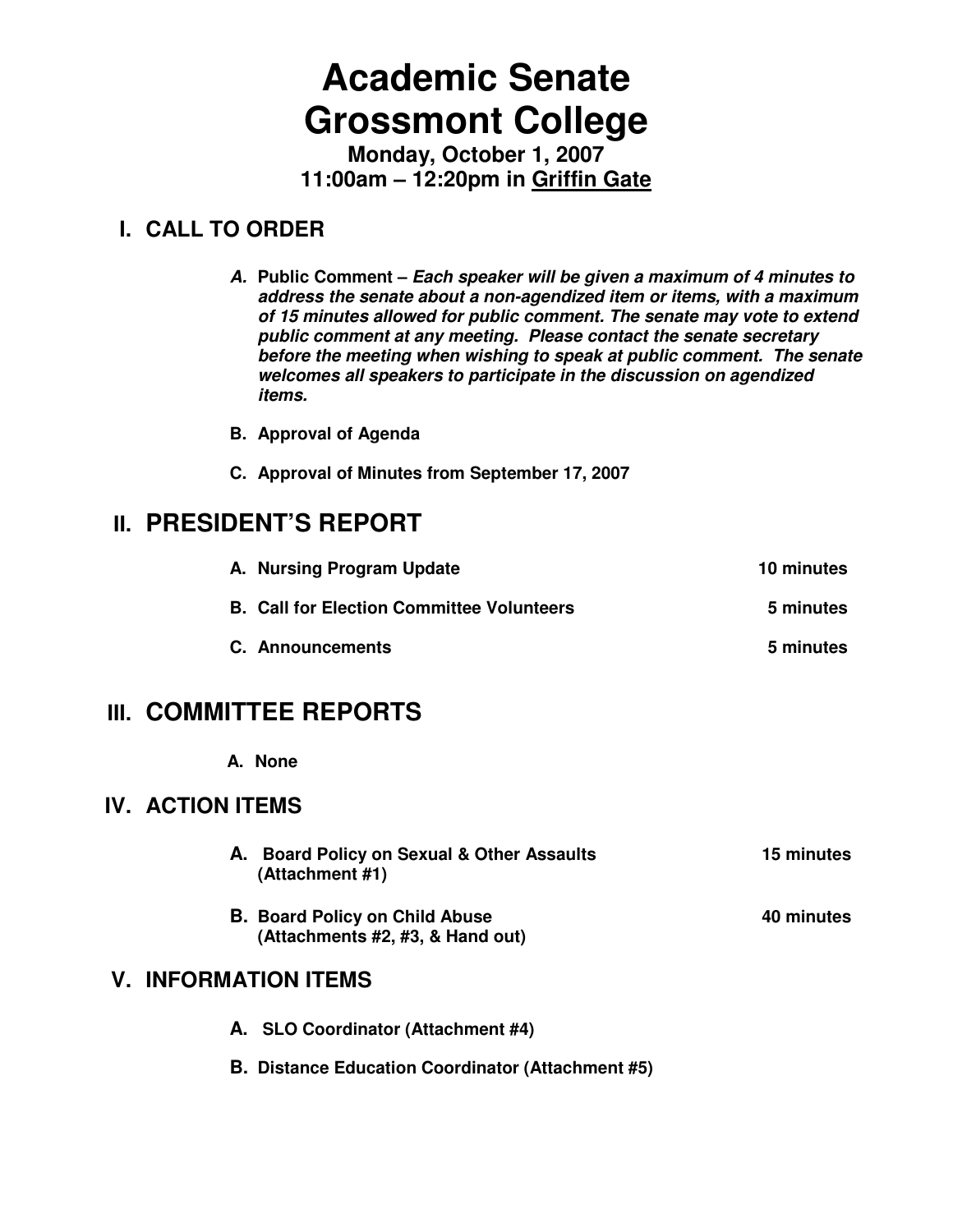# **Academic Senate Grossmont College**

## **Minutes of the Meeting – September 17, 2007**

**PRESENT:** Chris Hill (President); Sue Gonda (Vice President); Scott Barr (Senate Officer at Large); Laura Burger (Senate Officer at Large); Jeff Lehman (Senate Officer at Large); Raul Sandelin (Senate Officer at Large); P.J.Ortmeier, Tina Young (Administration of Justice); Jennifer Carmean (ASL);Jim Wilsterman, Jennifer Bennett (Art); Amy Ramos (Behavioral Sciences); Virginia Dudley, Michelle Perchez (Biological Sciences); Judith Zander, Evan Enowitz (Business Administration); Linda Snider, Barb Gillespie (Business Office Technology); Rick Kirby, Don Ridgway (Cardiovascular Technology); Martin Larter, Diana Vance (Chemistry); Sheridan Dewolf, Amy Obegi (Child Development); Joel Castellaw, Jill Carleton, Victoria Howitt (Communication); Janet Gelb, Diane Mayne-Stafford (Computer Science); Donne Leigh, Debbie Lim (Counseling); (Culinary Arts); Kathy Meyers (Dance); Jane Nolan, Carl Fielden (Disabled Student Services); Judd Curran (Earth Sciences); Oralee Holder Joan Ahrens, Tony Ding, Tate Hurvitz, Micah Jendian (English); Pat Bennett, Nancy Herzfeld-Pipkin, Barbara Loveless (ESL); Sylvia Montejano, Pearl Lopez (EOPS); Jim Symington, Randy Abshier, Jamie Ivers, Larry Larsen (Exercise Science and Wellness); Paul Vincent (Foreign Language); Sue Gonda, Devon Atchison (History); Priscilla Rogers (International Business); Pat Morrison (Library); Jenny VandenEynden, Susan Working, Ray Funk, Corey Manchester, Shirley Pereira (Math); William Snead (Media Communications); Derek Cannon (Music); (Nursing); Christine Vicino (Occupational Therapy); David Milroy (PartTime Representatives); Zoe Close (Philosophy, Humanities & Religious Studies); Ross Cohen (Physics, Astronomy, & Physical Sciences); Brian Jennings (Political Economy); Lorenda Seibold-Phalan (Respiratory Therapy); Craig Everett (Theatre Arts).

**ABSENT:** (President); (Vice President); (Senate Officer at Large); (Senate Officer at Large); (Senate Officer at Large); (Senate Officer at Large); Lance Parr, (Administration of Justice); (ASL); Marion DeKoning (Art); Israel Cardona, Gregg Robinson (Behavioral Sciences); Michael Golden (Biological Sciences); (Business Administration); (Business Office Technology); (Cardiovascular Technology); (Chemistry); (Child Development); (Communication); (Computer Science); Tom Gamboa (Cross Cultural Studies); James Canady (Counseling); Joe Orate (Culinary Arts); (Dance); (Disabled Student Services); Jenny Duncan(Earth Sciences); Adelle Schmitt (English); (ESL); (EOPS); (Exercise Science and Wellness); Yolanda Guerrrero, Carmen Hernandez, Edda Temoche-Wedele (Foreign Language); (History); (International Business); (LRC); (Math); Evan Wirig (Media Communications); Paul Kurokawa Steve Baker (Music); Roland Estrella (Nursing); (Occupational Therapy); (Part Time Representatives); Bill Hoaglin (Philosophy, Humanities & Religious Studies); (Physics, Astronomy, & Physical Sciences); Joe Braunwarth (Political Economy); Barry Winn (Respiratory Therapy); Beth Duggan (Theatre Arts).

**GUESTS**: Pamela Amor – Grossmont College, Assoc. Dean Instructional Services Dr. Sunita Cooke – Grossmont College, President John Colson – Grossmont College, Vice President Student Services Sarah Donnelly – District, Research Analyst Ernie Ewin – Grossmont College Foundation Director Tim Flood – Grossmont College, Campus Facilities/Operations Tina Pitt – Grossmont College, Interim Vice President Academic Affairs Marsha Raybourn – Grossmont College, Supervisor, Instructional Operations Mary Rider – Grossmont College, Director, Transfer Center Beth Smith – Grossmont College Faculty & State Academic Senate Representative Renee Tuller – Grossmont College, Counselor Pamela Wright – District, Planning & Research

#### **RECORDER**: Tasa Campos

## **I. CALL TO ORDER**

Chris Hill, new Academic Senate President welcomed everyone to the meeting. Chris reminded everyone to sign in at all meetings. Chris shared the Grossmont Foundation was holding a drawing at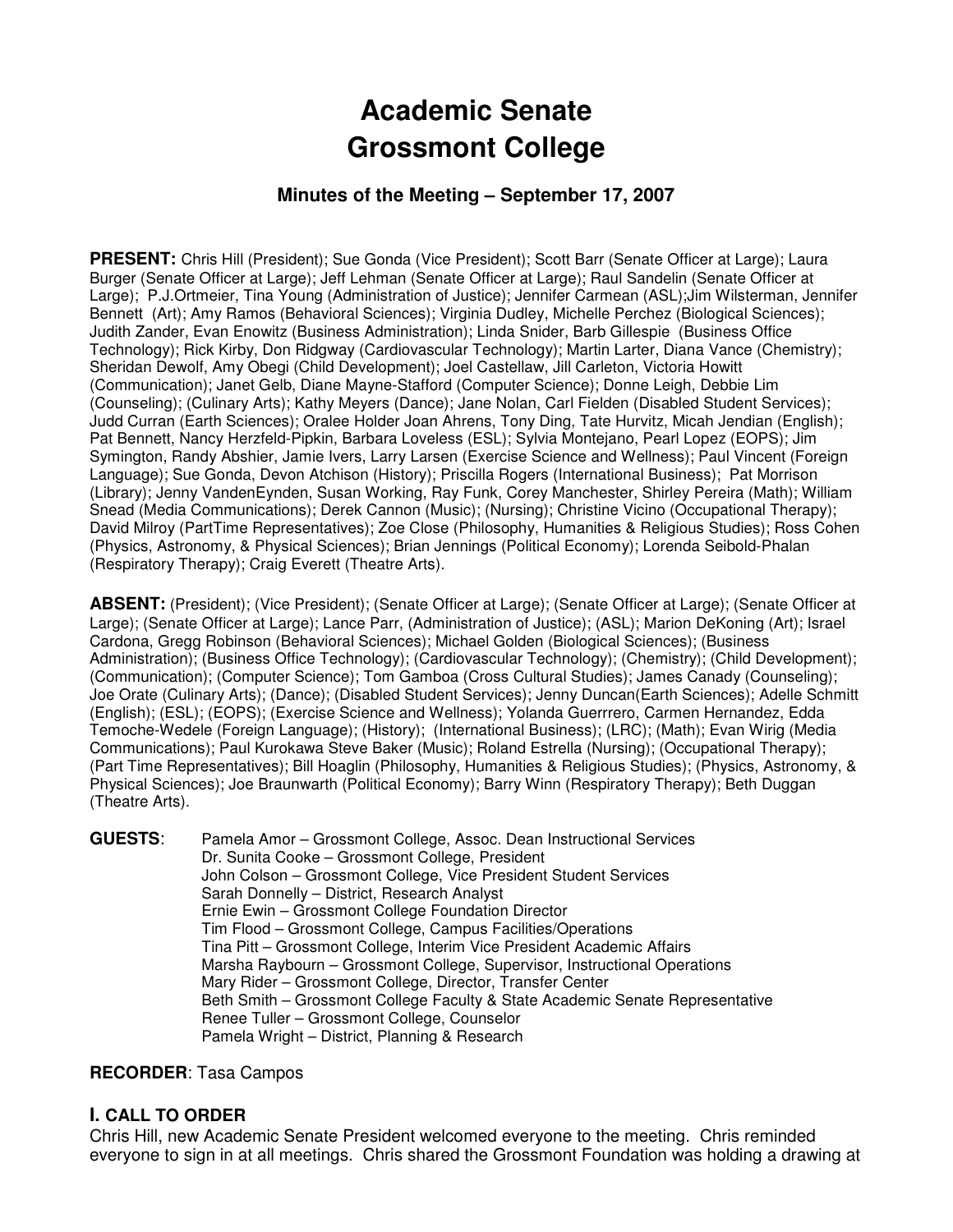today's meeting so be sure to fill out your ticket. The prize was \$100.00 for the winning faculty's department to have lunch. The winning ticket would be drawn today after Ernie Ewin, Foundation Director, gave his presentation.

## **A. Public Comment**

None

## **B. Approval of Agenda**

A motion was made to approve the day's agenda. M/S/U Nolan/Mayne-Stafford

## **C. Approval of Minutes from May 7, 2007**

A motion was made to approve the minutes from the May 7, 2007 meeting. M/S/U Montejano/Holder

Oralee Holder pointed out some grammar mistakes in the minutes. The changes were noted and the motion was approved.

## **II. PRESIDENT'S REPORT**

#### **A. Introductions of New Senate Officers**

Chris again welcomed everyone to the meeting. Since there are so many new faculty representatives on the Senate this semester, Chris suggested an around-the-room introduction. All faculty, Officers, and guests introduced themselves.

| The new Senate Officers are: |                   |
|------------------------------|-------------------|
| President:                   | Chris Hill        |
| <b>Vice President:</b>       | Sue Gonda         |
| Senate Officer at Large:     | <b>Scott Barr</b> |
| Senate Officer at Large:     | Laura Burger      |
| Senate Officer at Large:     | Jeff Lehman       |
| Senate Officer at Large:     | Raul Sandelin     |

## **B. Refresher on Senate Procedures**

Chris gave a brief review of some Academic Senate procedures. The following were briefly discussed:

- Times of the meeting and the importance of arriving on time.
- Agenda items have been allotted estimated times of discussion in order to attempt covering all agenda items.
- The Academic Senate follows "The Brown Act" rules.
- A new Parliamentarian is needed. If interested in volunteering, please contact Chris.
- Only Senators are able to vote on motions.
- Please read all distributed information pertaining to the discussion items prior to action at the next meeting.
- The Parliamentarian's decision during a discussion is the final word. If further discussion and review is felt to be required it can occur after the meeting.

If there are any questions or ideas, please contact Chris Hill or any other Senate Officer.

## **C. Parking Update**

Chris welcomed and introduced Tim Flood. Tim gave an electronic report on the upcoming parking situation and parking structure. He discussed the following:

- **a.** Parking locations considered.
- **b.** Parking structure Rendering.
- **c.** Parking Structure Foot Print.
- **d.** Parking Structure Construction Phase I
	- **i.** Timeline 10/07 12/07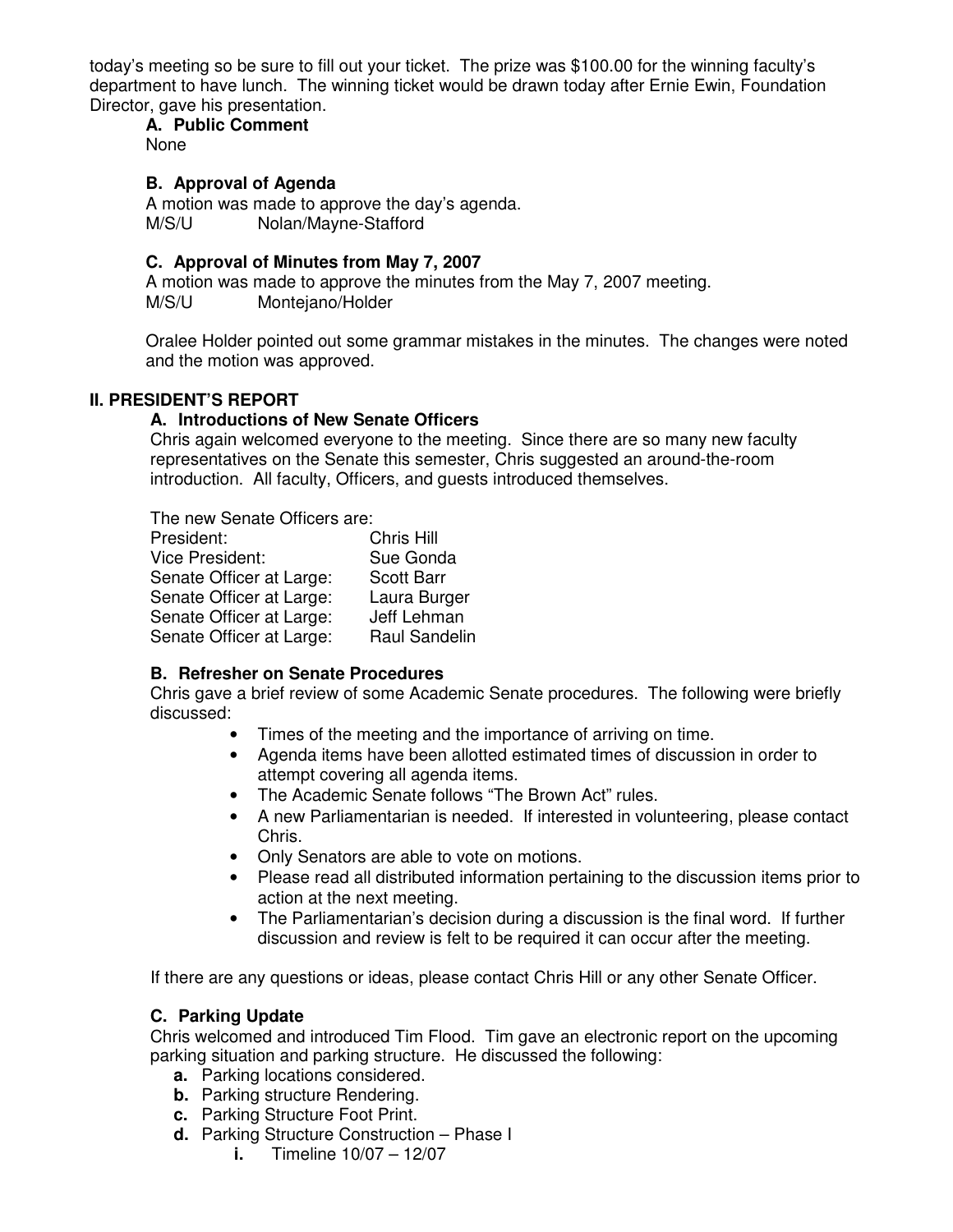- **ii.** Estimated parking loss 400 spaces.
- **iii.** Estimated parking available 600 spaces.
- **iv.** Impact on campus.
- **v.** Staff parking in Lot 5 relocation.
- Parking Structure Construction Phase II
	- $\circ$  Timeline 3/08 12/08
	- $\circ$  Estimated parking loss 812
	- $\circ$  Estimated parking available 218
	- o All staff and full time faculty will be relocated off of campus.
	- o Shuttles will be provided.
	- o Special parking will be designated for part time faculty.
- Storm Water Treatment Installation.
- Utility Infrastructure Corrections.
- Storm Drains, Sewer Line, and Gas Line work.

The group discussed the following concerns and questions:

- Needing more faculty parking spots.
- Pedestrian crossing of new campus road during Phase I.
- Enrollment projections.
- Increasing loads for part time faculty or hiring more full time faculty.
- MTS use.
- Motorbikes and cycles parking availability and bicycles.
- Neighborhood concerns.
- Carpooling benefits.
- Special needs.

Chris thanked Tim for his time and information. She stated information about the parking construction will be posted on the Academic Senate web page by tomorrow afternoon.

## **D. Introduction of New College President**

Chris introduced and welcomed Grossmont College's new President, Dr. Sunita Cooke. President Cooke thanked the Academic Senate for inviting her and stated what a pleasure it was to be here. She commended Grossmont on its commitment to students. Please feel free to contact her with any questions and/or concerns. Chris thanked her for her time.

#### **E. Open Nominations for Part Time Rep Election**

Chris stated the nominations for Part Time Representative will open today. She reviewed the election timeline. Volunteers will be needed for the Election Committee.

A motion was made to open the nominations. M/S/U Barr/Montejano

The motion passed.

Lee Johnson, part time faculty in the Math Department was nominated. The nominations will remain open until Monday, September 24 at 5:00 p.m. Please send your nominations to Chris. Only part time faculty will be voting during this election.

## **F. Foundation Gala**

Ernie Ewin, Grossmont College Foundation Director, gave a brief review of the Foundation and how the college benefits. He reminded the group of the Walk of Fame Gala on Saturday, October 20. Ernie passed around and discussed the program brochures developed by the Foundation at no cost to the departments on campus. If interested in having a brochure developed for your department, please contact the GC Foundation.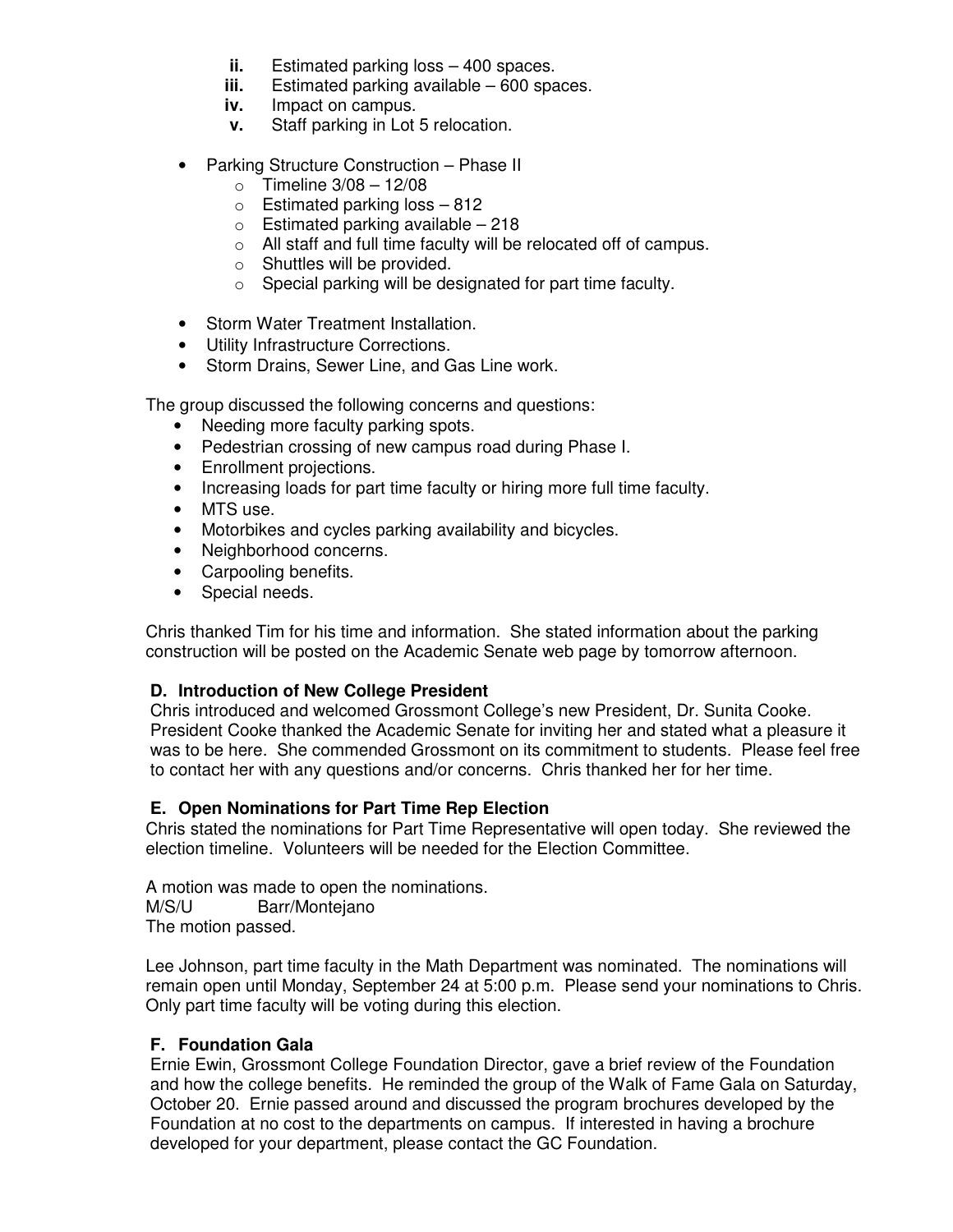Ernie requested Dr. Cooke come up and draw the winning ticket for the raffle. The winner was Jim Symington in Exercise Science and Wellness.

## **G. Fall 2007 Agenda Items**

Chris briefly reviewed the following Fall 2007 Senate Agenda/Discussion Items:

- Basic Skills Initiative
- Nursing update
- Program Review report
- Distance Education report
- Accreditation update
- Academic Dishonesty Policies and Procedures
- Plus/minus grading
- Honor Dean Colli
- SLO workshop for spring flex week
- SLO Plan

#### **III. COMMITTEE REPORTS**

None

## **IV. ACTION ITEMS**

None

#### **V. INFORMATION ITEMS**

#### **A. Board Policy on Child Abuse – Handout**

This item was provided for information and for discussion at the next meeting.

#### **B. Board Policy on Sexual and Other Assaults – Handout**

This item was provided for information and for discussion at the next meeting.

## **VI. OTHER**

Chris reminded everyone to please pick up the handouts in the back. Please review the information and if there are any questions, please contact her prior to the next meeting.

Chris shared a gavel presented to the Senate by the Past President, Beth Smith. The gavel was used to close the meeting.

Meeting adjourned at 12:15.m.

## **\*The next meeting will be in the October 1, 2007.**

CH:tmc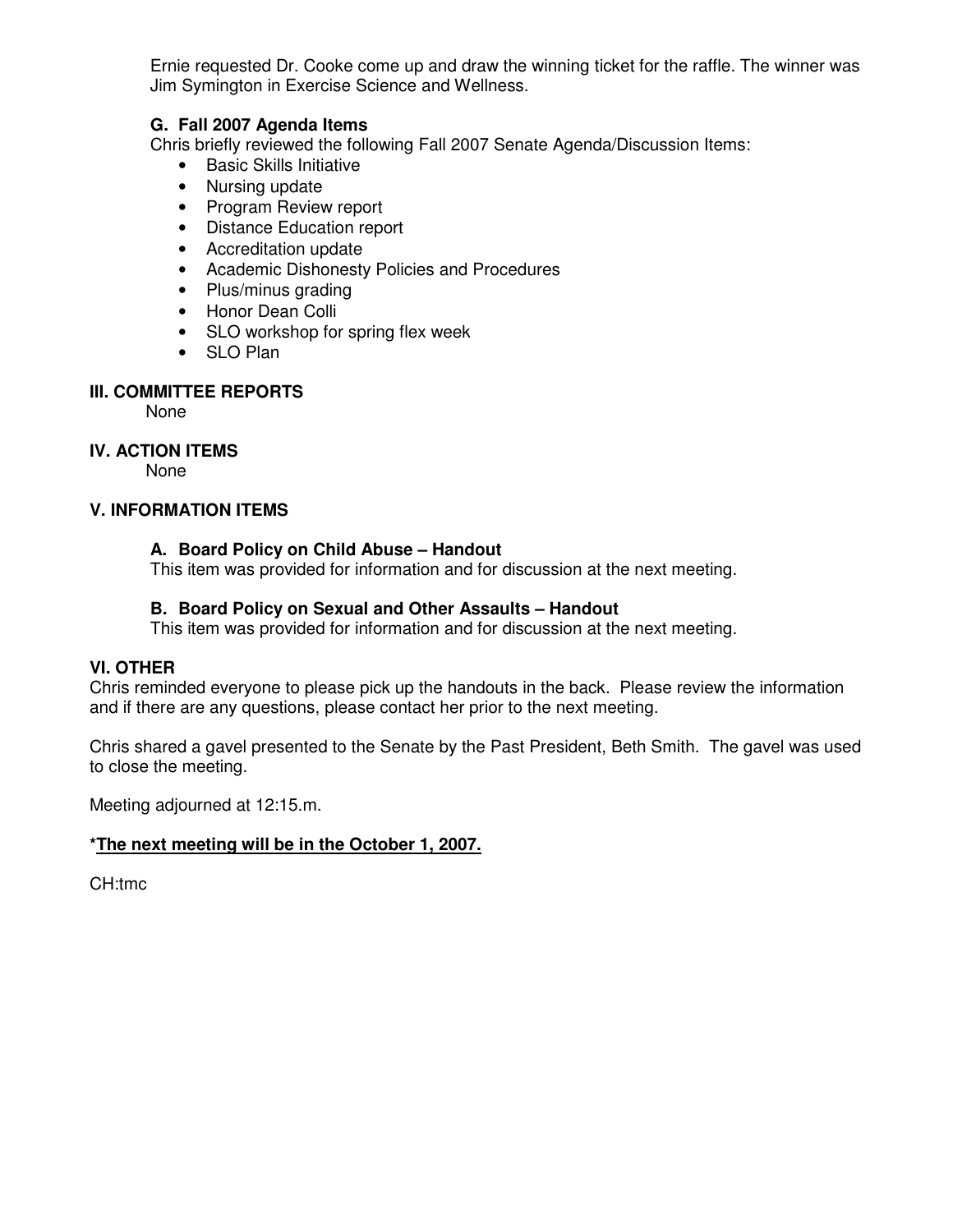## **AP 3518 Child Abuse Reporting**

| Reference:            | <b>Board Policy 3518</b>      |
|-----------------------|-------------------------------|
| <b>Adoption Date:</b> | December 21, 2006<br>Revised: |

Describes the District procedures for educating employees regarding District Policy 3518,

Child Abuse Reporting, and establishes procedures for implementation and enforcement

of the policy.

## **FORMS USED:**

## **GCCCD Public Safety Incident Report Forms**

## **State of California Form SS 8572**

## **CODES, REGULATIONS, AND DISTRICT POLICIES RELATED TO THIS PROCEDURE**

 State of California Penal Code Sections §§ 261 et seq. State of California Penal Code Section §§ 1164-11174.3

**PRIMARY STAKEHOLDER:** Vice Chancellor-Human Resources; Presidents; Vice Presidents, Student Services; Assistant Deans, Student Services; Director, Public Safety; Public Safety Officers; Counselors; Child Development Staff.

## **COMMENTS**

The Grossmont-Cuyamaca Community College District recognizes the responsibility of its staff to report to the appropriate agency when there is a reasonable suspicion that an abuse or neglect of a child may have occurred. Mandated employees who must report under the State of California's system of complaint intake and investigation include those employees whose duties include substantial services to children under the age of 18. Voluntary reporters are all other employees who may have reasonable cause to believe that abuse or neglect of a child may have occurred.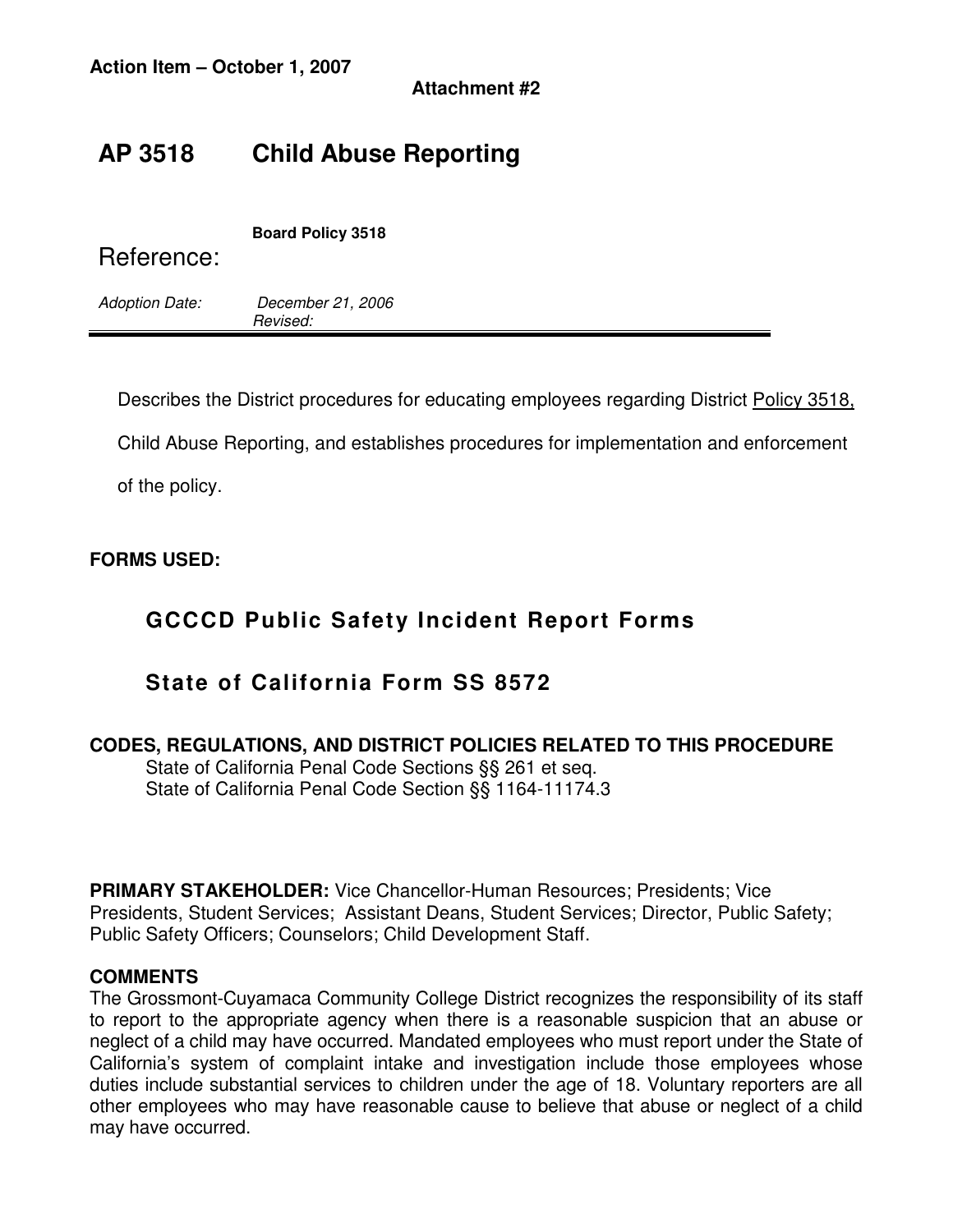Definitions:

1. Child abuse is defined as physical abuse, neglect, sexual abuse and/or emotional maltreatment. This administrative procedure addresses the sexual assault, exploitation, and/or sexual abuse of a child; the willful

| Approved: | Issued: | PAGE NO. 7 of 3 |
|-----------|---------|-----------------|
|-----------|---------|-----------------|

## **AP 3518 Child Abuse Reporting**

| Reference:            | <b>Board Policy 3518</b>      |
|-----------------------|-------------------------------|
| <b>Adoption Date:</b> | December 21, 2006<br>Revised: |

cruelty or unjustifiable punishment of a child; incidents of corporal punishment or injury against a child; abuse in out-of-home care; and the severe and/or general neglect of a child (defined in Penal Code Section 11165).

- 2. "Reasonable suspicion" occurs when it is objectively reasonable for a person to entertain such a suspicion, based upon facts that could cause a reasonable person in a like position to drawing when appropriate on his or her training, to suspect child abuse" (Penal Code Section 11166[a]).
- 3. A child protective agency is a police or sheriff's department, a county probation department, or a county welfare department. District Public Safety is not a child protective agency.
- 4. Any person not mandated by law to report suspected child abuse has immunity unless the report is proven to be false and the person reporting knows it is false, or the report is made with reckless disregard of the truth or falsity of the incident. Reporting is an individual responsibility. An employee making a report cannot be required to disclose his or her identity to the employer (Penal Code Section 11167[f]). However, a person who fails to make a required report is guilty of a misdemeanor punishable by six (6) months in jail, and/or a \$1,000 fine (Penal Code Section 11172e).

## **STEP TASK PERFORMED BY DESCRIPTION**

1 Mandatory reporters and Upon reasonable suspicion of

voluntary reporters; example abuse, report immediately to a local child protective agency, and follow up with a written report in 36 hours.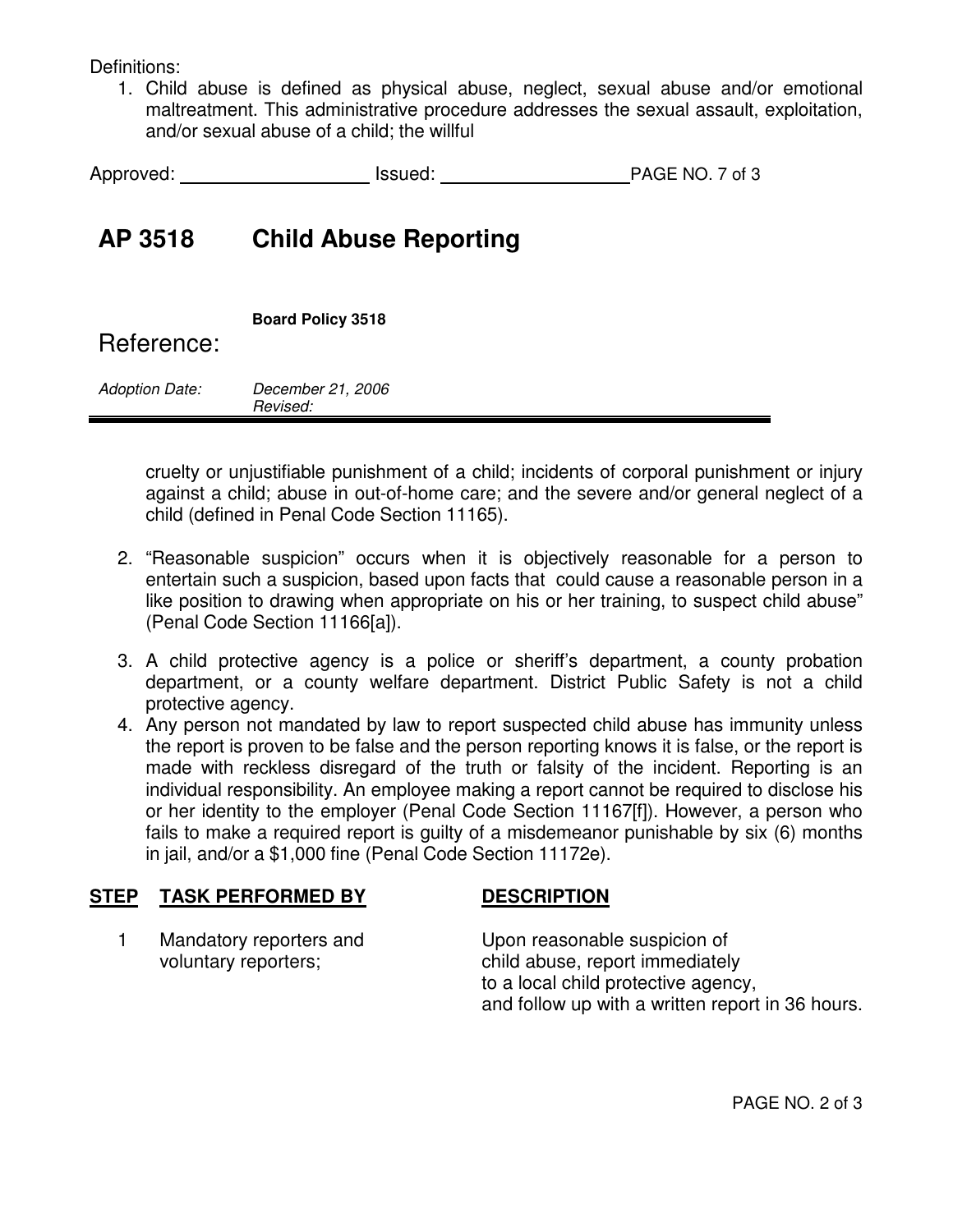# **AP 3518 Child Abuse Reporting**

## **Board Policy 3518**

## Reference:

| <b>Adoption Date:</b> | Decer  |
|-----------------------|--------|
|                       | Revise |

mber 21, 2006 ed:

| <b>STEP</b>    | <b>TASK PERFORMED BY</b>                        | <b>DESCRIPTION</b>                                                                                                                                                                                                                                                        |
|----------------|-------------------------------------------------|---------------------------------------------------------------------------------------------------------------------------------------------------------------------------------------------------------------------------------------------------------------------------|
| $\overline{2}$ | Mandatory reporters and<br>voluntary reporters; | Upon reasonable suspicion of<br>child abuse, report immediately<br>by phone, and on Form SS 8572 within 36<br>hours, as required by law.                                                                                                                                  |
| 3              | Definition of Mandatory<br>Reporters            | <b>Mandatory reporters are</b><br>comprised of Child Development Center                                                                                                                                                                                                   |
|                |                                                 | workers, health service workers, public safety<br>employees, counselors, middle college high<br>school employees, and others who<br>reasonably can expect to be predominantly<br>involved in providing regular services to<br>students who are less than 18 years of age. |
| 4              | Definitions of Child Abuse                      | Employees uncertain of their<br>obligations under this procedure should<br>review facts with child development or<br>counseling staff.                                                                                                                                    |

PAGE NO. 3 of 3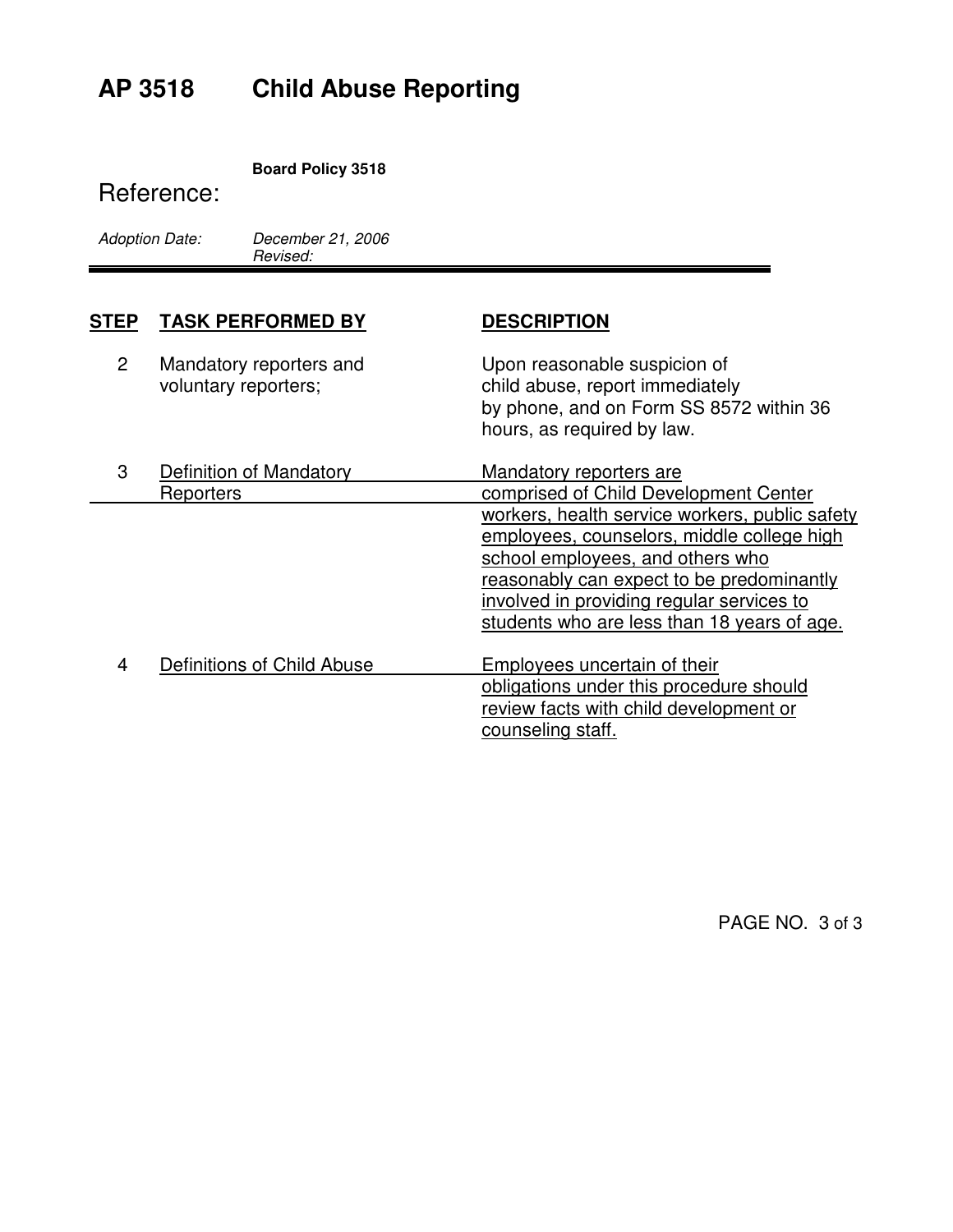## **BP 3518 Child Abuse Reporting**

| Reference:     | Penal Code §§ 261 et seq. and §§ 1164-1174.3 et seq. |  |
|----------------|------------------------------------------------------|--|
| Adoption Date: | December 21, 2006                                    |  |

The Grossmont-Cuyamaca Community College District will comply with applicable provisions of the Child Abuse Reporting Act.

The Chancellor shall establish lines of responsibility and general duties of employees within the District regarding their obligations to report child abuse.

The Chancellor will establish professional development and responsibility courses for mandatory child abuse reporters, and provide a system to disseminate required forms and information within the college community for students and staff.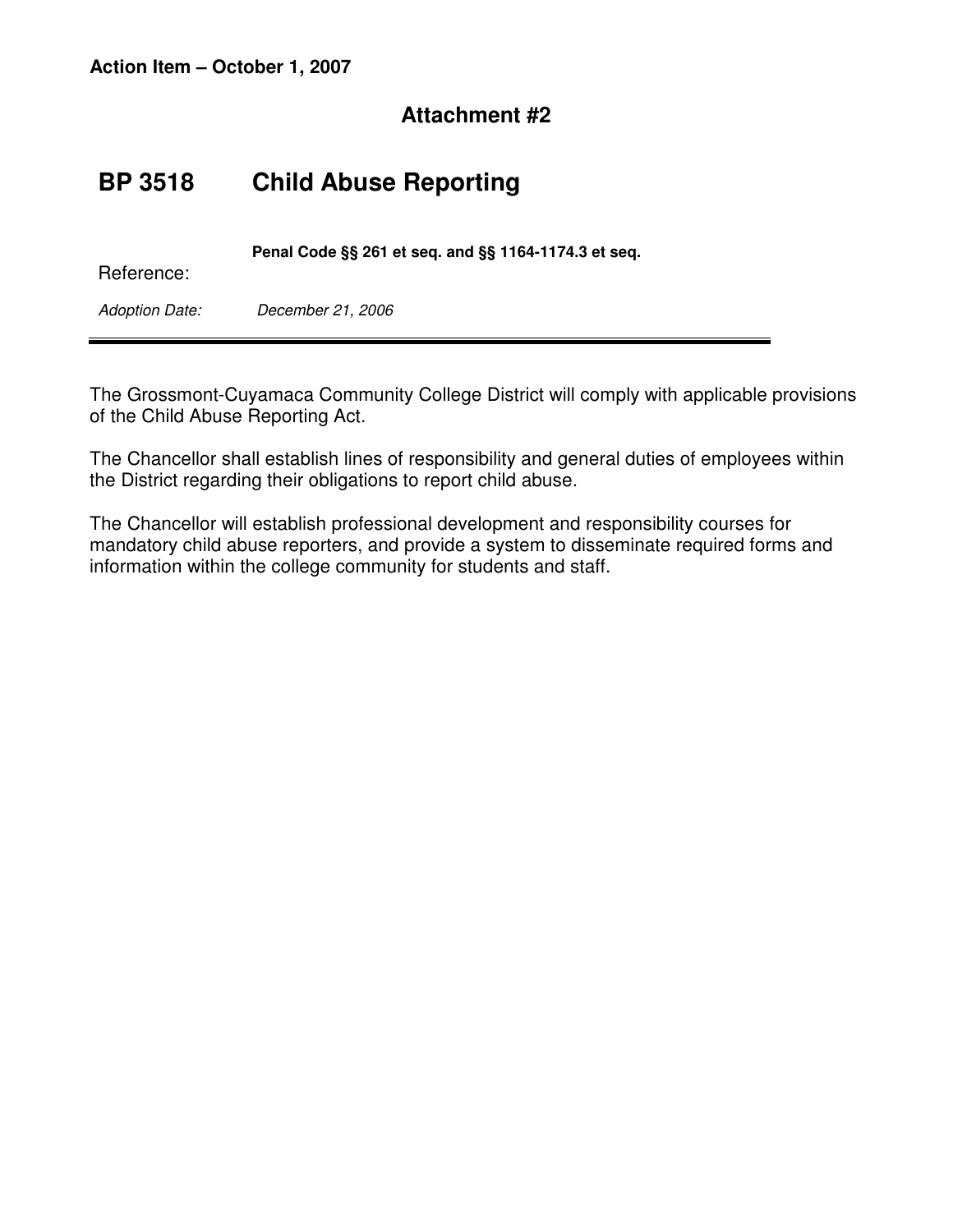## **GC Academic Senate Handout on Board Policy and Administrative Procedures # 3518**

The current Board Policy on Child Abuse Reporting states that the GCCCD will comply with applicable provisions of the Child Abuse Reporting Act and establish lines of responsibility and general duties of employees within the district regarding their obligations to report child abuse.

## **What is the major question?**

 We are being asked to provide input on the proposed administrative procedures, including consideration of whether we, as faculty, should be regarded as mandated or non-mandated (voluntary) reporters.

## How does the law define a "mandated reporter"?

Penal Code section 1165.7 defines "mandated reporters" of child abuse as follows:

- (1) a teacher
- (2) an instructional aide
- (3) a teachers' aide or teacher's assistant employed by any public or private school
- (4) a classified employee of any public school
- (5) an administrative officer….of any public or private school
- (6) An employee of a school district police or security department
- (7) A peace officer
- (8) …a family and child counselor

## What would my obligations be in each scenario?

| Mandated                                                                                                                                                                                                                                                                                                                                                                                      | Non-Mandated                                                               |
|-----------------------------------------------------------------------------------------------------------------------------------------------------------------------------------------------------------------------------------------------------------------------------------------------------------------------------------------------------------------------------------------------|----------------------------------------------------------------------------|
| <b>Required to call Child Protective Services</b><br>$\bullet$<br>directly to report suspicion of child abuse<br>and to file a written report in 36 hours "if<br>they know or have reasonable suspicion<br>of child abuse and neglect, encountered in<br>the scope of their employment"<br>Subject to more intensive types of<br>$\bullet$<br>criminal background checks before<br>employment | May report suspicion of child abuse to Child<br><b>Protective Services</b> |

What are my legal protections in each scenario?

| Mandated                                                                                                                                                                                                                                                                                                                                                                  | Non-Mandated                                                                                                                                   |
|---------------------------------------------------------------------------------------------------------------------------------------------------------------------------------------------------------------------------------------------------------------------------------------------------------------------------------------------------------------------------|------------------------------------------------------------------------------------------------------------------------------------------------|
| The Child Abuse Reporting Act provides<br>$\bullet$<br>absolute immunity from civil or criminal<br>liability when making the required report.<br>Immunity doesn't eliminate the possibility<br>$\bullet$<br>that actions may be taken against the<br>Mandated Reporter, therefore the state<br>will reimburse up to \$50,000 in legal<br>fees in the case of such a suit. | Also has immunity from civil and criminal liability,<br>unless there is proof that the reporter made the<br>report while knowing it was false. |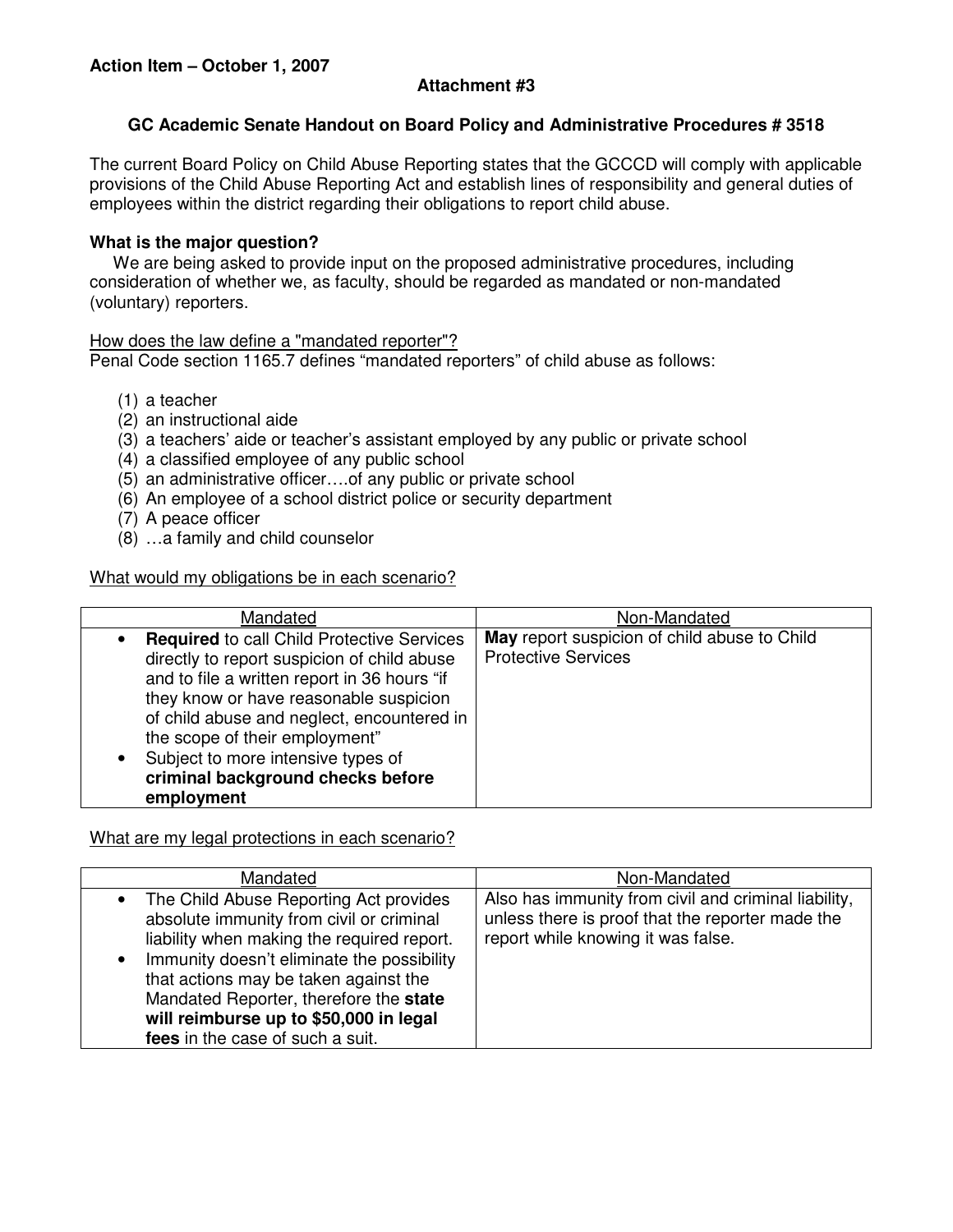#### What happens if I am a mandated reporter and fail to report child abuse?

 A mandated reporter who fails to report is guilty of a misdemeanor crime, punishable by up to 6 months in county jail and/or up to \$1000 in fines and may lose their license or credential.

The sections below are excerpts from a publication of the Academic Senate for California Community Colleges entitled "Minors on Campus: Underage Students at Community Colleges" adopted in Fall 2006.

#### Are faculty members at community colleges considered to be mandated reporters?

California Penal Code §§11165 and 11166 include information about child abuse reporting requirements and who is considered a mandated reporter. Based on a legal opinion from the System Office (http://www.cccco.edu/divisions/legal/opinions/attachments/02-03.pdf), which itself was based on a ruling by the Attorney General in 1989, the term "teacher" used in Penal Code §11165.7 regarding mandated reporters, while arguably a reference to K-12 and not community colleges, should not be construed narrowly and applies to community college faculty. Therefore faculty are considered mandated reporters, and any community college employee who has direct contact with minors may also be considered a mandated reporter of child abuse or neglect. Counseling faculty are explicitly enjoined to report abuse in Education Code §72621.

#### If I become a mandated reporter, won't I need to know which students in my class are minors?

 At this point, most colleges do not inform faculty that there are minors in their classrooms. However, given that faculty are mandated reporters for child abuse, faculty should have access to this information. One college adds a symbol next to names on course rosters to show which students are minors.

#### If I become a mandated reporter, does the district have to provide training?

 No, they do not. Penal Code §11165.7(c) encourages employers to provide such training, but it does not require such training. Employers are required to ensure that employees have read Penal Code §11166, which details the circumstances and procedure for child abuse reporting. In addition, districts that do not provide such training must report to the State Department of Education the reasons why this training is not provided.

## Where can I get training?

 Although districts are not mandated to provide training for mandated reporters of child abuse, Sonoma State University offers a two-hour online training for educators. You can get more information about their training at http://www.sonoma.edu/cihs/mr/index.html.

The Attorney General's Office offers a document Child Abuse: Educator's Responsibilities, which is used for mandated reporter training at Mission College. You can access the document at http://www.safestate.org/shop/files/CAEd.Resp.pdf.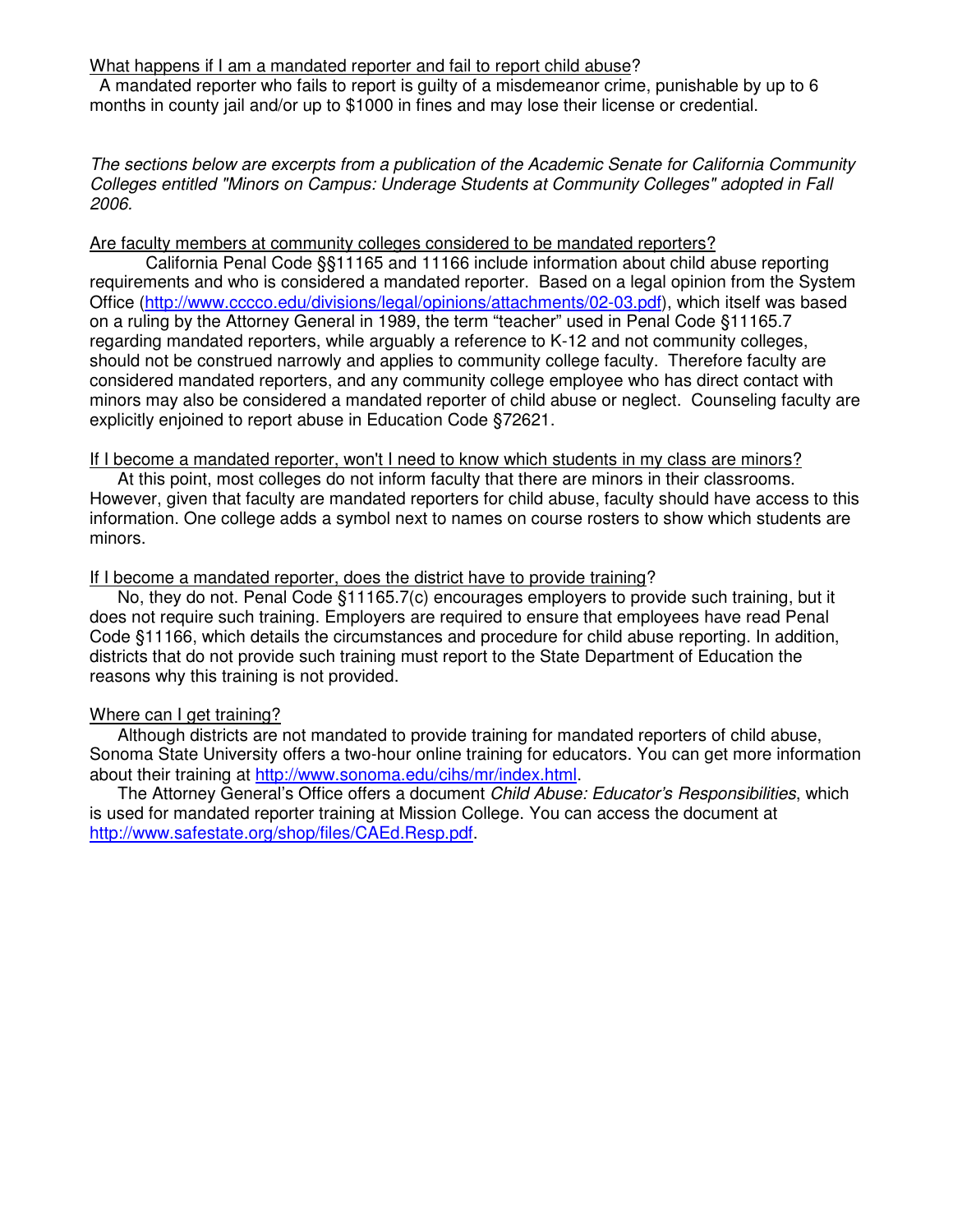#### Relevant paragraphs from the Legal Opinion of the 2002 California Community Colleges Chancellor's Office:

"A broad interpretation of "teacher" is consistent with the 1989 conclusions of the California Attorney General who considered whether a teacher of ballet at a private ballet school was required to report instances of child abuse under the Act. (72 Ops.Cal.Atty.Gen. 216 (1989).)"

"The Attorney General noted that the purpose of the Act was "to detect and prevent child abuse."

The ballet school teacher was thus "in daily contact with persons under the age of eighteen. It would also seem fair to say that because of the nature of ballet classes, the ballet teacher would be in a special position to observe instances of child abuse." (72 Ops.Cal.Atty.Gen. at p. 218.)

However, the Attorney General still looked to the language of the Act to determine if the ballet teacher should be included within the scope of "teacher" under the Act. Because "teacher" was not defined in the Act itself, the Attorney General concluded that the term must be interpreted "according to its usual, ordinary and generally accepted meaning" and noted that the Act was not limited as to "particular subjects, knowledge, or skills." (Id. at p. 221.)

The Attorney General also noted:

"Without intending to suggest that the meaning of the word 'teacher' as found in the Act is without bounds and mandates a reporting duty on any person who happens to impart some knowledge or skill to a child, we do not accept the proffered limitation that it applies only to teachers in K-12 schools. We find nothing in the statutory language of the Child Abuse and Neglect Reporting Act to support such a limitation on the plain meaning of the word 'teacher.' Second, it bears noting that the particular private Ballet School that has been described does not operate free from all governmental oversight. It is 'licensed' by a state agency to operate as a Private Postsecondary Educational Institution in California . . . and its credentials permit it to participate in the Student Tuition Recovery Fund and to apply for other student financial assistance programs. In its operation, it deals with students as young as eight years of age, whom it owes as much a duty of care and supervision as does a public or private K-12 school." (Id. at p. 225.)

The Attorney General expressly rejected the notion that the type of academic preparation of the teachers affected their inclusion: "But most important, we cannot accept the notion that a ballet teacher at the School would not be a type of trained 'professional' upon whose judgment and experience the Legislature relied to report known or suspected instances of child abuse. Such a person is professionally in contact with children on a regular and continuous basis . . . and deals with them in a setting where evidence of child abuse may be uniquely readily apparent." (Id. at p. 225.) The private nature of the institution was rejected as a basis for exclusion from coverage by the Act. The Attorney General concluded: ". . . a person who teaches ballet at a private ballet school is a 'teacher' and thus a 'child care custodian' as defined by the Act, and therefore has a mandatory duty to report instances of child abuse under it." (Id. at p. 226.)

The Attorney General noted that the types of persons who were required to report child abuse had expanded over the years: in the beginning only physicians were required to report. Indeed, after the Attorney General's 1989 opinion, the scope of mandated reporters has been significantly expanded. At present, it includes such persons as district attorney investigators, firefighters, animal control officers, and even commercial film processors. Based on the scope and purpose of the Act, its legislative development, and the Attorney General's analysis that underscores professional contact with children, we conclude that it applies to those community college "teachers" whose scope of employment places them professionally in contact with children on a regular and continuous basis where evidence of child abuse or neglect would be readily apparent. Based on similar reasoning, we believe that "classified employee[s] of any public school," who are included by section 11165.7(a)(4) as mandated reporters, includes community college district classified employees if their scope of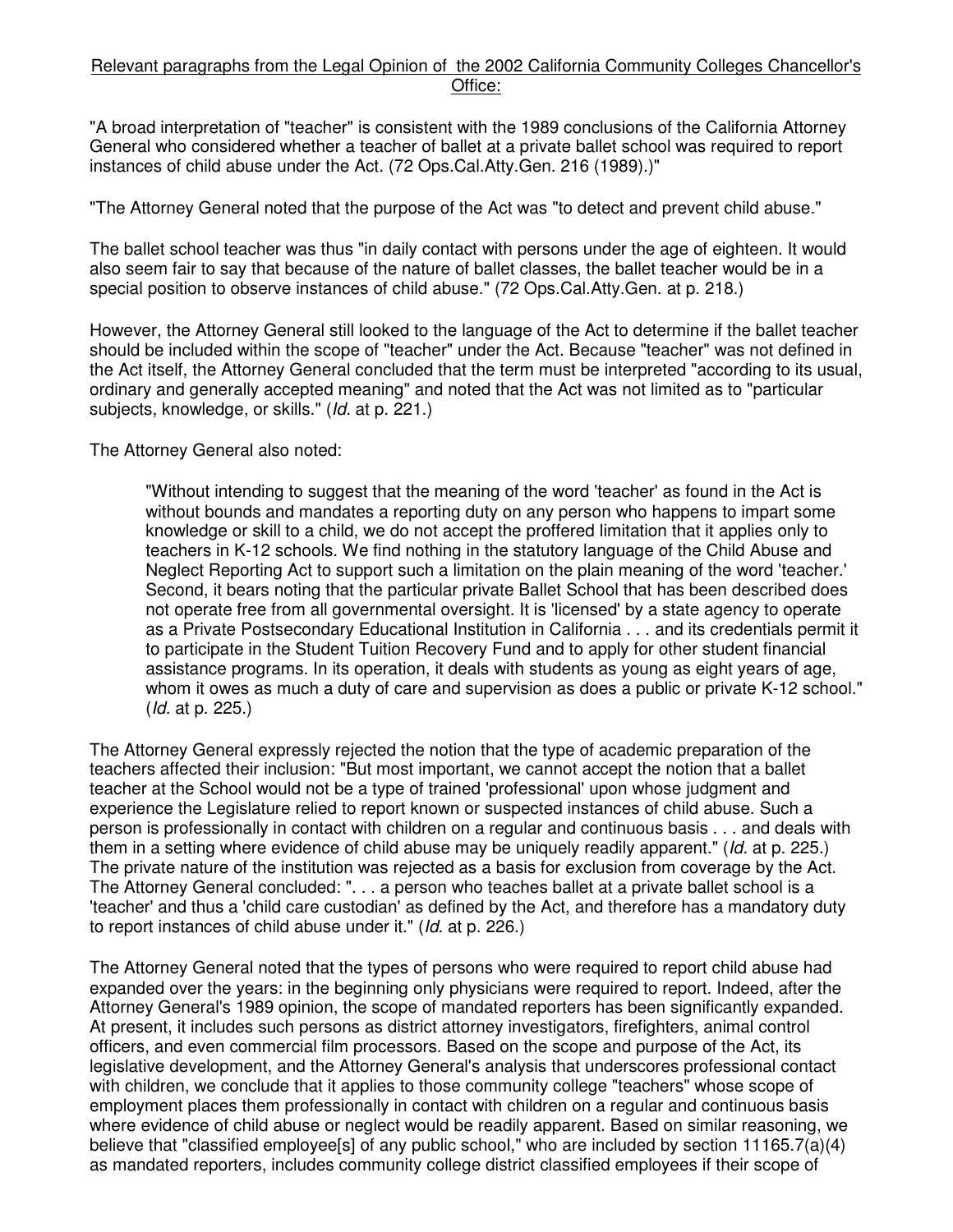employment places them in similar contact with children on a regular and continuous basis such that evidence of child abuse or neglect would be readily apparent."

In addition to community college instructors and classified employees whose duties place them in a position to observe potential instances of child abuse or neglect, the Act applies to community college counselors. Education Code section 72621 addresses the confidentiality of information disclosed during student counseling.

"Finally, in 1991, the Act was amended to add the following individuals to the list of those who must report under the Act: "administrator[s] or employee[s] of a public or private organization whose duties require direct contact and supervision of children." (Ed. Code, § 11165.7(a)(8).) This addition is broad enough to encompass all community college employees whose scope of duties fit within that definition."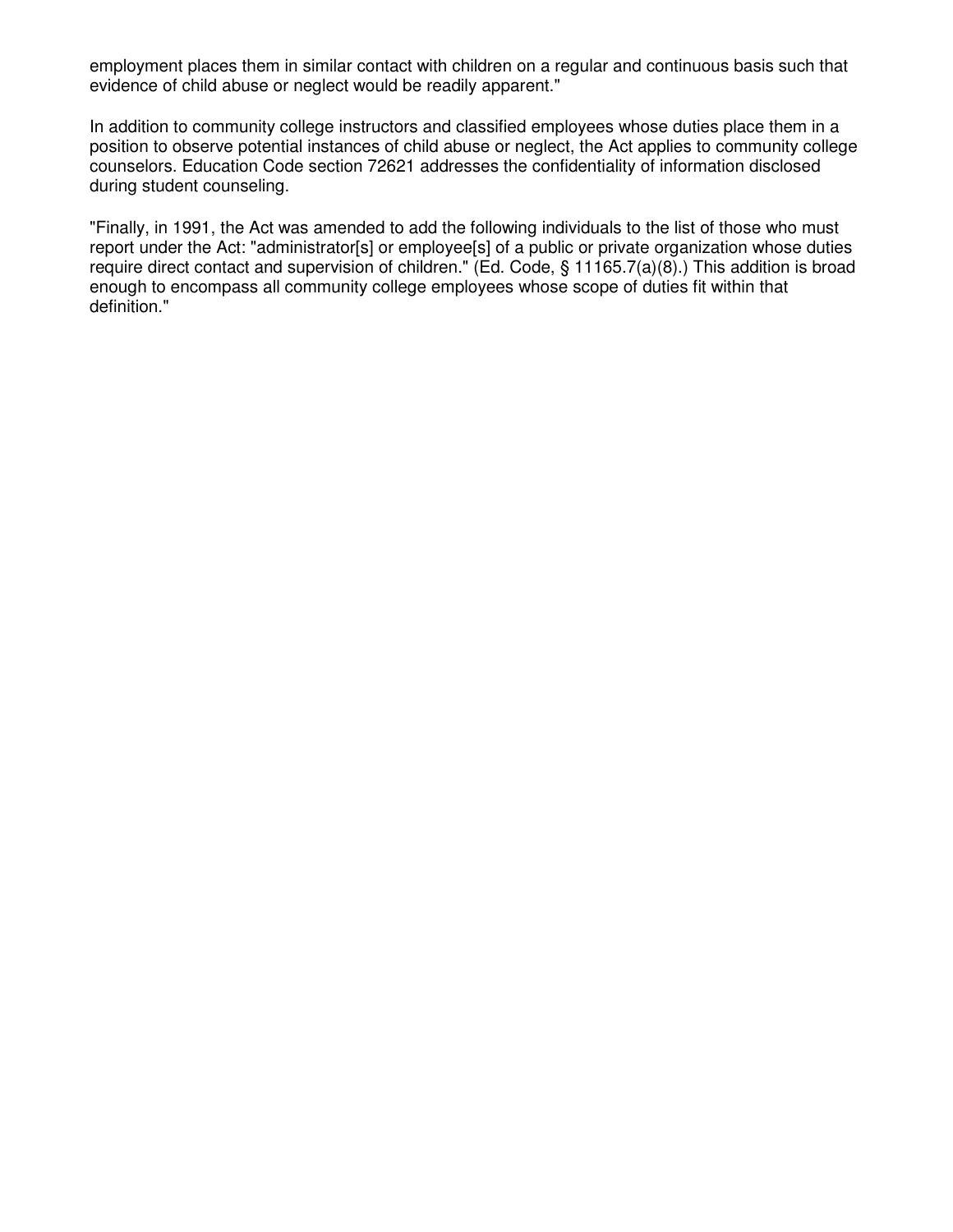## **Job Description for the Grossmont College Student Learning Outcome Coordinator**

- Develop, update, and facilitate an institutional SLO plan that encompasses instructional, student services, and administrative services outcomes and assessments.
- Coordinate with the VPs of Academic Affairs, Student Services, and Administrative Services to develop, recommend, and manage a budget for the institutional SLO program.
- Assist faculty, staff and administrators in planning, designing, implementing, analyzing, and reporting student learning outcomes.
- Provide expertise in the selection or design of assessments that measure student learning.
- Design and offer workshops for faculty and staff to learn and share SLOs and assessment methods.
- Lead the institution-wide outcomes assessment effort and facilitate the implementation of student learning outcomes.
- Assist college administrators, including deans, department chairs, and coordinators, as well as program review committee members in ensuring that student learning or service assessment results are used effectively for program improvement.
- Prepare and submit any required reports on the results of the student learning outcome assessment cycle.
- Support the college and its programs in their accreditation and other program-based evaluation needs.
- Serve as a resource to the college divisions for current assessment practices and research findings about student learning in higher education.
- Participate in the analysis and reporting of results of college-wide assessment projects.
- Develop and maintain a college SLO website that organizes and stores information developed on SLOs.
- Attend conferences and workshops to remain current with regard to SLOs and statewide requirements.